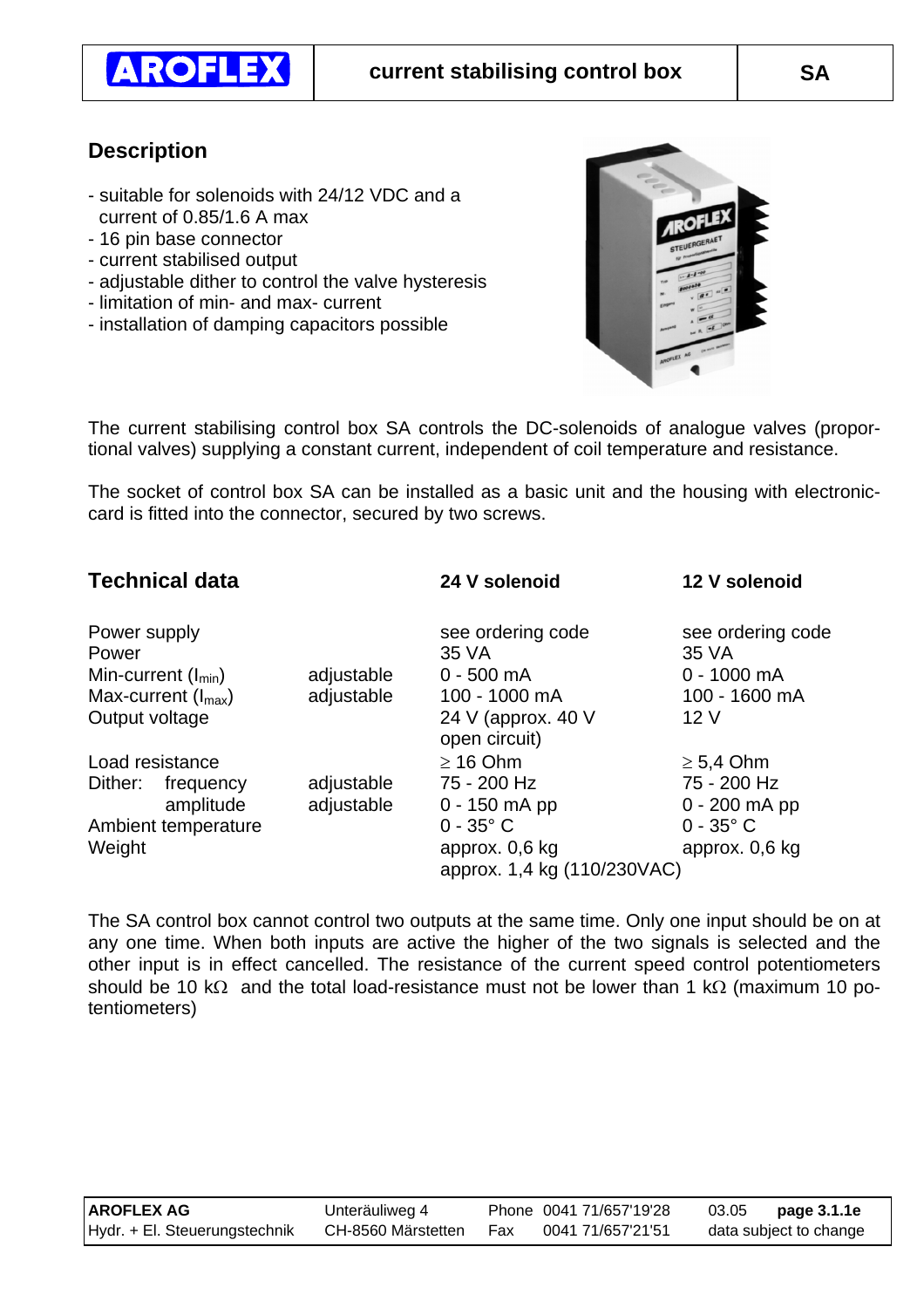### **soft switch function**

**AROFLEX** 

With the current stabilising control box SA a smooth transition from an output signal to an other is possible.

The capacitors C7 (output A) and C8 (output B) produce the following functions:



Time constant t (in sec) =  $0.036 \times C$  ( $\mu$ F) e.g. C = 10  $\mu$ F, t = 0.36 sec.

The capacitor voltage will be approximately one volt. Electrolytical capacitors must be connected with the correct polarity. Capacitors can be factory fitted to according ordering code (page 3.1.3e). The standard values are: 1 µF, 2,2 µF, 4,7 µF, 10 µF, 22 µF, 47 µF, 100 µF.

#### **input from external source**

The input from external source has to be potential free to the supply voltage. The input voltage has to be within the range as shown in the diagrams below:



NOTE: The internal current limiter ( $I_{max}$ ) is inoperative with external input signal. (The  $I_{max}$ ) trimmer only affects the supply voltage (16) to the remote potentiometers)

| ∣AROFLEX AG                   | Unteräuliweg 4     |     | Phone 0041 71/657'19'28 | 03.05 | page 3.1.2e            |
|-------------------------------|--------------------|-----|-------------------------|-------|------------------------|
| Hydr. + El. Steuerungstechnik | CH-8560 Märstetten | Fax | 0041 71/657'21'51       |       | data subject to change |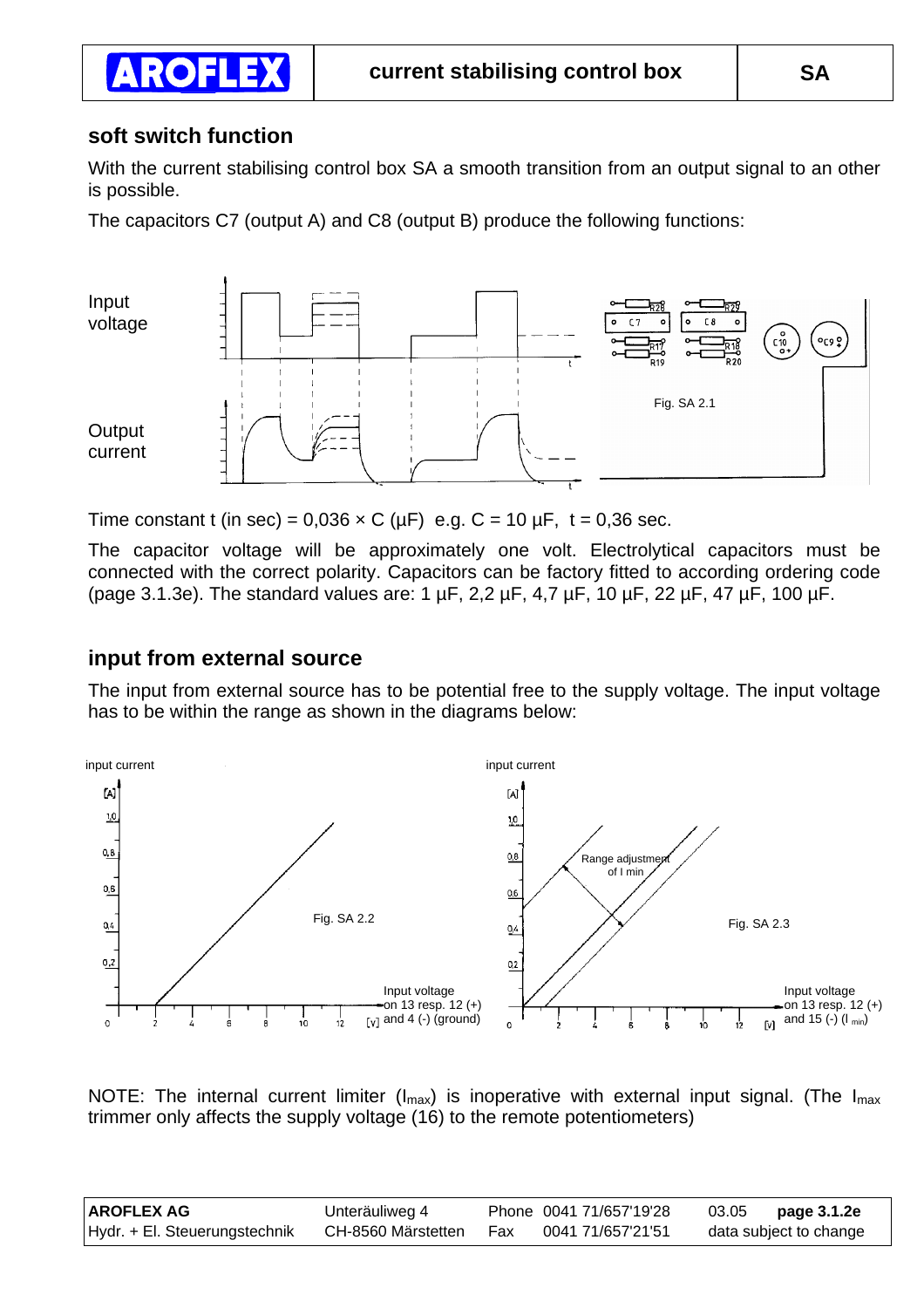| <b>Ordering code</b>                                                                                                                                                                 |                                            | - B - B<br><b>SA</b><br>$\mathbf{2}$ |
|--------------------------------------------------------------------------------------------------------------------------------------------------------------------------------------|--------------------------------------------|--------------------------------------|
| Current control box                                                                                                                                                                  | $-SA$                                      |                                      |
| <b>External potentiometers</b>                                                                                                                                                       | $-B$                                       |                                      |
| 1 output<br>2 outputs                                                                                                                                                                | - A<br>$-B$                                |                                      |
| Power supply 26 VAC<br>Power supply 110V 50-60Hz<br>Power supply 230V 50 Hz<br>Power supply 24 VDC<br>Power supply 24 VDC for 12 V solenoid<br>Power supply 12 VDC for 12 V solenoid | $-0$<br>$-2$<br>$-2424$<br>$-00$<br>- 1212 |                                      |

# **Factory adjustment**

**AROFLEX** 

The units will be delivered with the following settings:

| I <sub>min</sub> | 220 mA (400 mA)            | Frequency 125 Hz |       |
|------------------|----------------------------|------------------|-------|
| $I_{\text{max}}$ | 850 mA (1600 mA) Amplitude |                  | 50 mA |

If any other values are required, please specify at order.

# **Unit dimensions**



| <b>AROFLEX AG</b>             | Unteräuliweg 4     |       | Phone 0041 71/657'19'28 | 03.05 | page 3.1.3e            |
|-------------------------------|--------------------|-------|-------------------------|-------|------------------------|
| Hydr. + El. Steuerungstechnik | CH-8560 Märstetten | - Fax | 0041 71/657'21'51       |       | data subject to change |